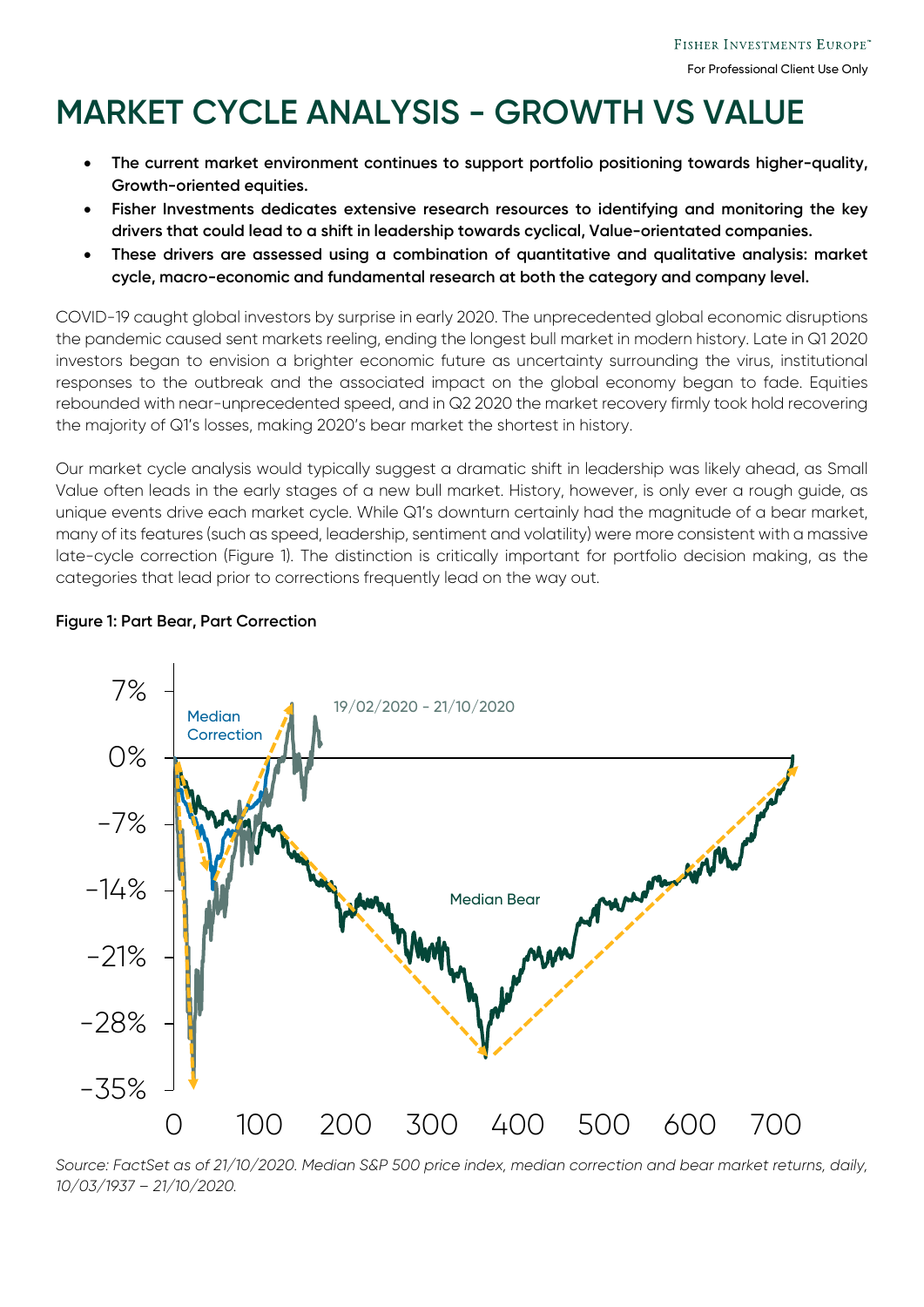# **2020 HAS DEFIED CONVENTION**

Let us first consider the drivers of early-cycle Small Value outperformance. In our view, the phenomenon is rooted in the nature of the business cycle. In the early stages of economic recovery, investment drives growth. This supports outperformance for Small Value indices, which capital-intensive, investment-driven sectors tend to dominate. Banks play an important role in facilitating early-cycle investment, taking advantage of steeper yield curves supported by accommodative central banks that lower reference rates to stoke lending. Banks borrow at the lower short-term rates and extend credit to borrowers over longer time periods at higher rates. This yield spread influences bank profitability and subsequently the propensity to lend. As the economic cycle matures, consumption increasingly drives growth. An improving consumer position typically supports outperformance for Large Growth categories, which are dominated by services-oriented (balancesheet-light) businesses leveraged more to consumption. The yield curve's flattening, which typically characterises a late-cycle environment, reduces access to cheap and easy credit for investment-driven Small Value firms.

Given that Small Value equities are typically more leveraged than Large Growth firms, these companies are often left fighting for survival as brutal recessions wear on and lenders become increasingly cautious, threatening their solvency. The businesses that do survive are often deeply discounted and with yield curves generally steep at the beginning of the economic cycle, Small Value tends to lead markets higher. But in early 2020, global shutdowns forced equities to price in recession very quickly. Small Value never suffered the sustained beating that typically sets up its early bull market surge, and central banks' massive quantitative easing programs are restricting long rates, compressing yield curves and keeping lenders loan wary of lowerquality Value firms. Additionally, it is cyclicals that have seen their prospects change most dramatically in 2020 as near-term earnings uncertainty weighs more heavily on businesses with thinner margins and inconsistent growth profiles. Large Growth companies are generally better capitalised and thus better equipped to deal with earnings uncertainty, and a smaller subset of Growth industries have actually seen their business models directly benefit from COVID (e-commerce, parts of Health Care as examples), whereas some Value industries have struggled mightily (hospitality, restaurants, airlines, certain REIT categories, and others). All of this combined for sizeable Growth leadership throughout the bear market and subsequent recovery, surprising many investors (Figure 2).



#### **Figure 2: Large Growth has Led Global Markets YTD**

*Source: Factset as of September 2020. YTD performance of different size & style iterations of the MSCI World & MSCI EM relative to their respective headline index.*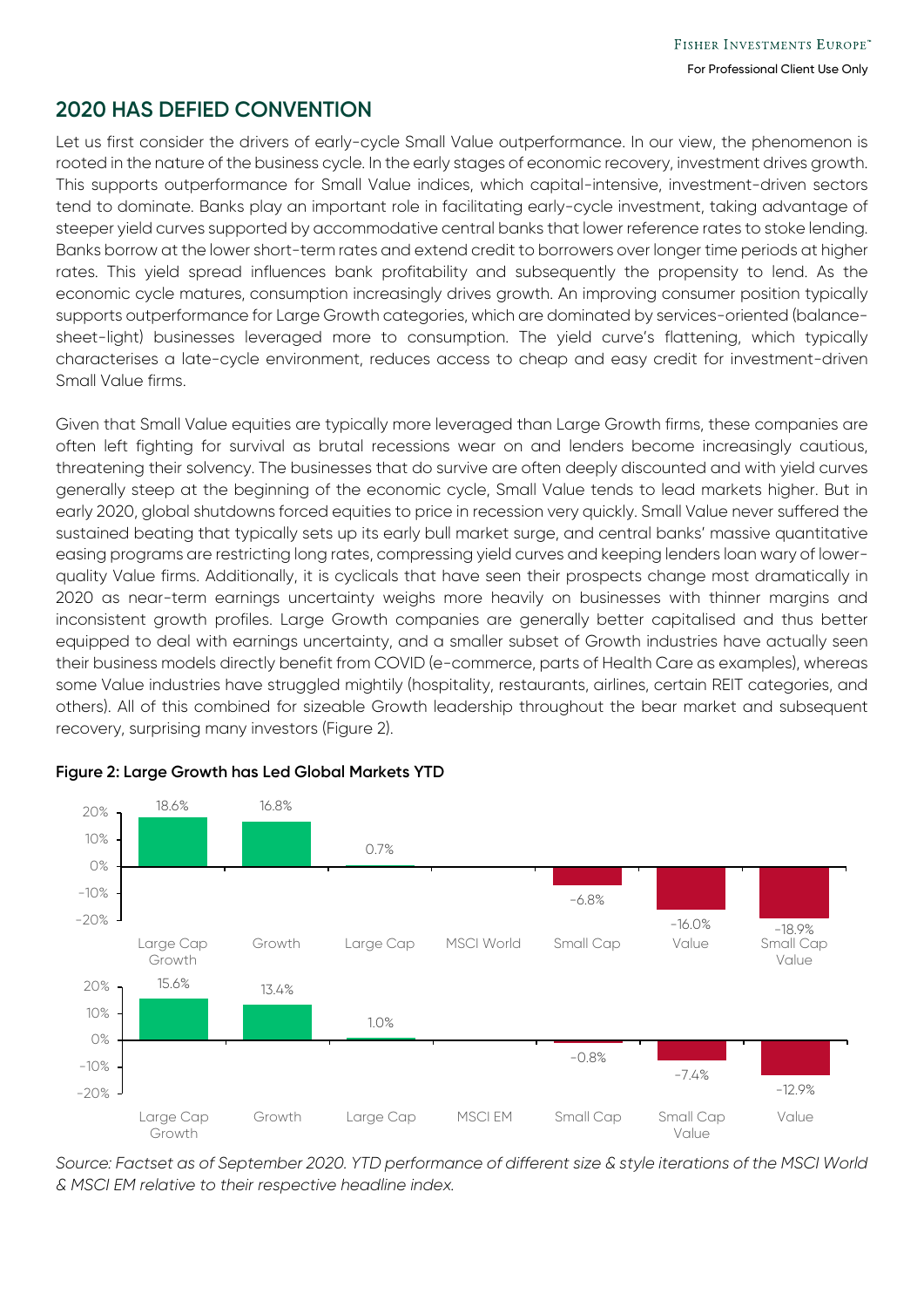Concerns now center on the growing performance dispersion between Growth and Value, with many claiming elevated valuations of the former signal an imminent leadership reversal. Performance and valuation spreads certainly suggest there is an increasing potential for cyclicals to eventually regain leadership, yet these sorts of mean-reversion arguments lack fundamental underpinning and are difficult to time, in our view. Valuations alone have never been good timing tools or predictors of equity market returns, and historically there has been no correlation between valuations and equities' short-term forward price movement. Looking at S&P 500 calendar-year returns following the 10 highest start-of-year price-toearnings (P/E) ratios, there is no discernible pattern (Figure 3). Similarly, since 1926 there is nearly zero relationship between start-of-year P/E ratios and returns over the following year (Figure 4).

#### **Figure 3: S&P 500 One-Year Returns Following History's 10 Highest Trailing P/E Ratios**

| Year          | $P/E$ Ratio at<br>Beginning of<br>Year | <b>Calendar Year</b><br>Return |
|---------------|----------------------------------------|--------------------------------|
| 2009          | 60.7                                   | 23%                            |
| 2002          | 46.5                                   | -23%                           |
| 1999          | 32.6                                   | 20%                            |
| 2003          | 31.9                                   | 26%                            |
| 2000          | 30.5                                   | $-10\%$                        |
| 2001          | 26.4                                   | $-13%$                         |
| 1992          | 26.1                                   | 4%                             |
| 1998          | 24.4                                   | 27%                            |
| 2018          | 24.3                                   | -6%                            |
| 2020*         | 23.9                                   | 4%                             |
| Average       | 34.0                                   | 5.8%                           |
| <b>Median</b> | 30.5                                   | 4.3%                           |

### **Figure 4: Relationship Between P/E Ratio (Y0) and Returns Over the Following Year (Y+1)**



\*Data as of 30/09/2020

*Source: Global Financial Data as of 30/09/2020. Based on S&P 500 annual index price in USD from 31/12/1926 to 30/09/2020 and S&P 500 P/E Ratio from 31/12/1926 to 30/09/2020. P/E is based on last twelve months of earnings. R-squared represents the % of total variation in one-year returns that can be explained by P/E ratios at the start of the year.* 

# **TECH BUBBLE COMPARISON**

In early 2000 Ken Fisher highlighted a few key indicators that signaled an equity bubble was set to burst. At the time, Tech equities were trading at 2.5 times the S&P 500's average price-to-book (P/B) ratio. The last period that saw P/B values at these extremes was the oil shock of 1979. Even at that time Energy was trading at just over 2 times the S&P 500's average P/B, and whilst valuations aren't generally predictive, at extremes they can be telling. In early 2000, they suggested the Information Technology sector was overvalued. Today this indicator is flashing once again, which does give cause for concern, but current valuations alone are not enough to signal the imminent underperformance of the Tech sector. In the months prior to the Tech bubble bursting, many Tech firms were burning through cash at an alarming rate and offering no clear strategy on how they aimed to become profitable in the long term. Margin debt soared 75.4% in the 12 months to March 2000 showing a rise in speculative behavior, low-quality IPO activity spiked, and general euphoric sentiment became consensus among investors. This combination of extreme sentiment, poor fundamentals and historical precedent prompted Fisher Investments to take defensive action in portfolios.

Since the equity market trough in March 2020, outperformance of Tech and Tech-like equities has been massive, building on leadership during the downturn and the preceding bull market. Elevated valuations of these Growth-orientated categories have led some to draw comparisons to the late 1990s Tech bubble, yet a look at fundamental drivers reveals faults in this argument, suggesting to us that Tech's large market share does not reflect an unsustainable bubble. It is true that certain valuation metrics are high relative to history,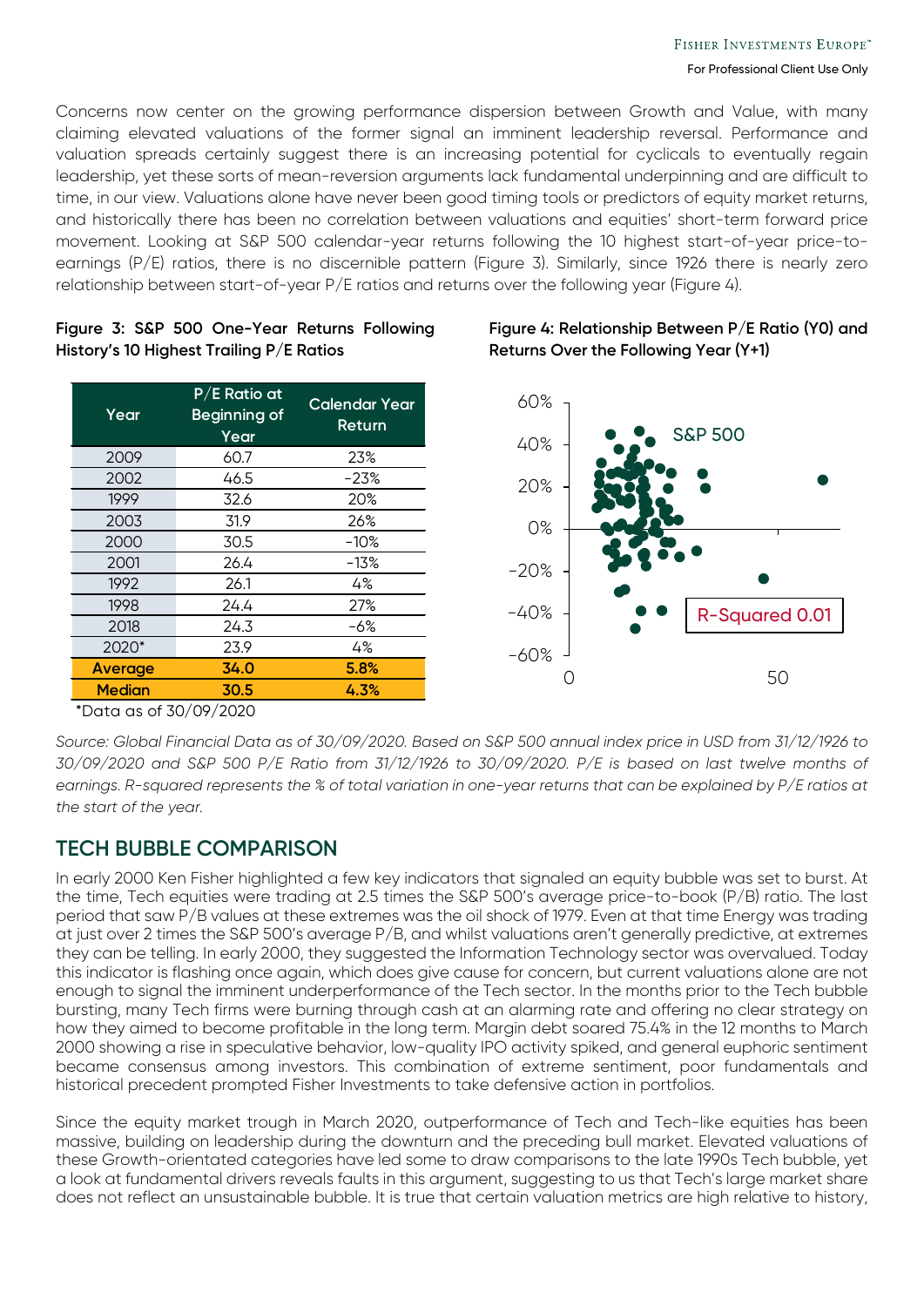but the wide profit margins associated with large Tech and Tech-like companies are generating consistently high earnings growth for investors. Indeed, Tech boasts the highest profit margins of all sectors (Figure 5), and today is comprised of some of the world's largest, most profitable firms. We would argue that recent Tech and Tech-like outperformance is centered on these large, high-quality, high-profit-margin companies, in stark contrast to the late-1990's Tech bubble when investors were clamoring for unprofitable firms with little more than a vague business plan. We believe this outperformance likely continues as Tech & Tech-like equities have uniquely benefitted from the COVID-19 pandemic. In this unprecedented time, investors are willing to pay premiums for Tech & Tech-like stocks carrying earnings growth far above the broad market average.



#### **Figure 5: Last Twelve-Month Average Gross Margins (%)**

*Source: FactSet, Inc. as of 30/09/2020 using monthly data.*

Furthermore, measures such as forward P/E and price-to-cash-flow ratios indicate that Tech valuations, though somewhat elevated above recent years, remain reasonable relative to the peak levels seen in early 2000 (Figure 6).

#### **Figure 6: S&P 500 Technology Price-to-Earnings and Price-to-Cash Flow**



*Source: FactSet, Inc. 31/12/1997 – 30/10/2020 using monthly data. Price/Earnings ratio references the 12-month forward P/E.*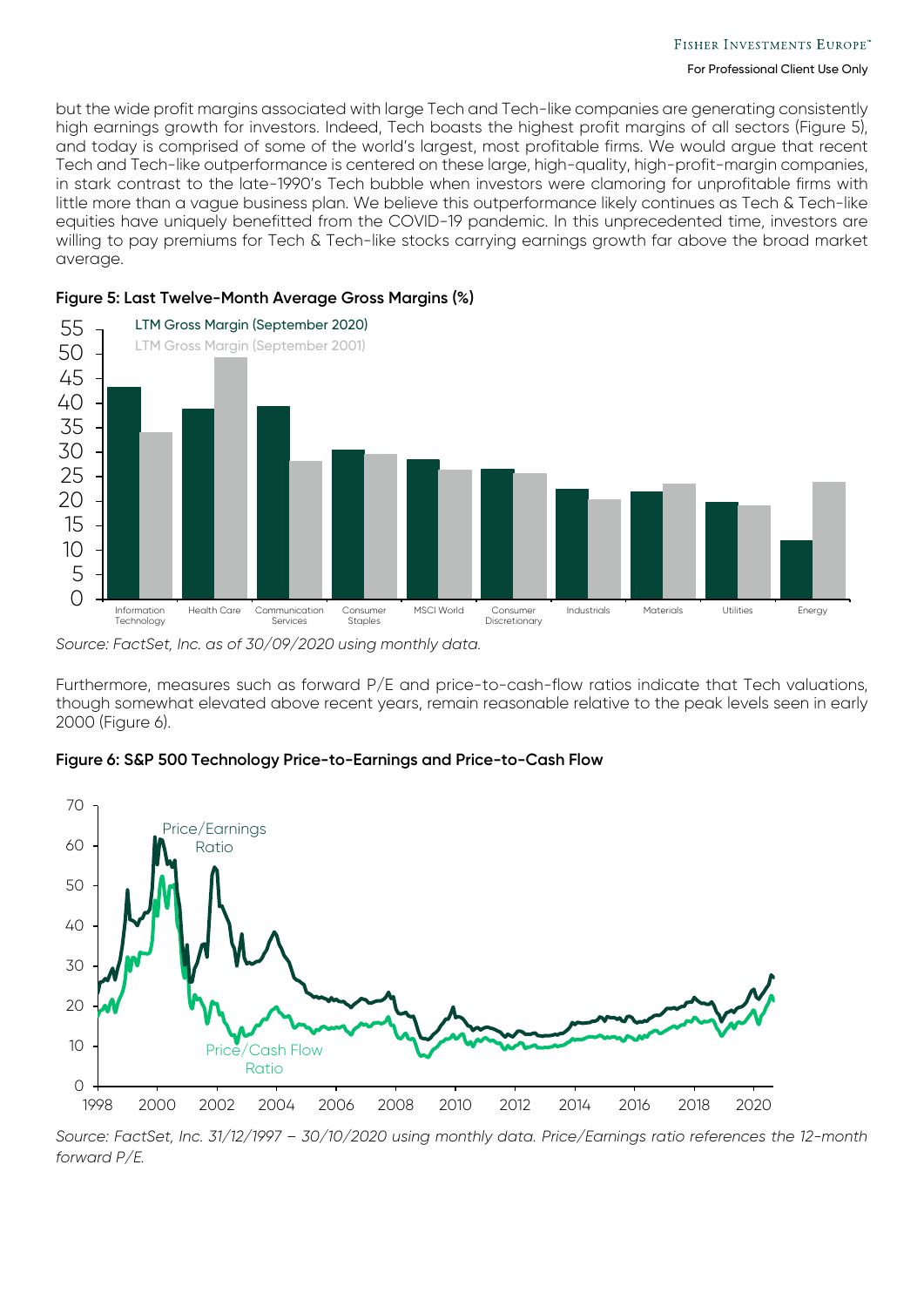Tech sector earnings are actually expected to modestly grow in the calendar year 2020 compared to estimates of -20% y/y declines in earnings for the broad S&P 500. Further, the Tech sector's growing share of overall market capitalisation has moved in close proximity to its share of overall earnings for many years, only recently slightly disconnecting. This is quite different from the late-1990s Tech bubble, which saw share prices completely disconnected from earnings as profit-starved Tech companies reached nearly 35% of the S&P 500's market capitalisation (Figure 7). The relative fundamental case for Tech and Tech-like stocks has improved in 2020, not deteriorated, and at this point we feel valuations appear reasonable given the aboveaverage quality of firms that the Growth-orientated Tech sector currently represents.





*Source: FactSet, Inc. S&P 500 and S&P 500 Information Technology (Sector) Indices Market Value and Trailing 12M Net Income from 31/03/1995 to 30/09/2020.*

## **SPACS IN 2020 VERSUS THE DOTCOM IPO MANIA**

An additional parallel that can be drawn between recent history and the Tech bubble is new issuance activity. Recently, Special Purpose Acquisition Companies (SPACs) have been garnering attention for acquiring a host of Tech and Tech-like companies, which has led to comparisons to the froth and fervor of IPO activity in 2000. We aren't convinced these comparisons are warranted. For context, SPACs are a way for private companies to go public without the traditional (costly & lengthy) processes tied to an IPO. Essentially they are shell companies designed to acquire existing, privately owned firms using funds raised on public markets. According to one SPAC tracker, there have been 147 deals so far in 2020 for a total of \$56 billion USD, more than the previous 10 years combined. However in 2000, which remains IPOs' peak fundraising year, there were 445 IPOs, raising \$108 billion USD. So whilst SPACs have indeed boomed in 2020, the numbers today are a fraction of what they were during the dot-com era. Additionally, equity markets are significantly larger now. The S&P 500's market capitalization in 2000 was around \$12 trillion USD, compared to over \$29 Trillion USD today.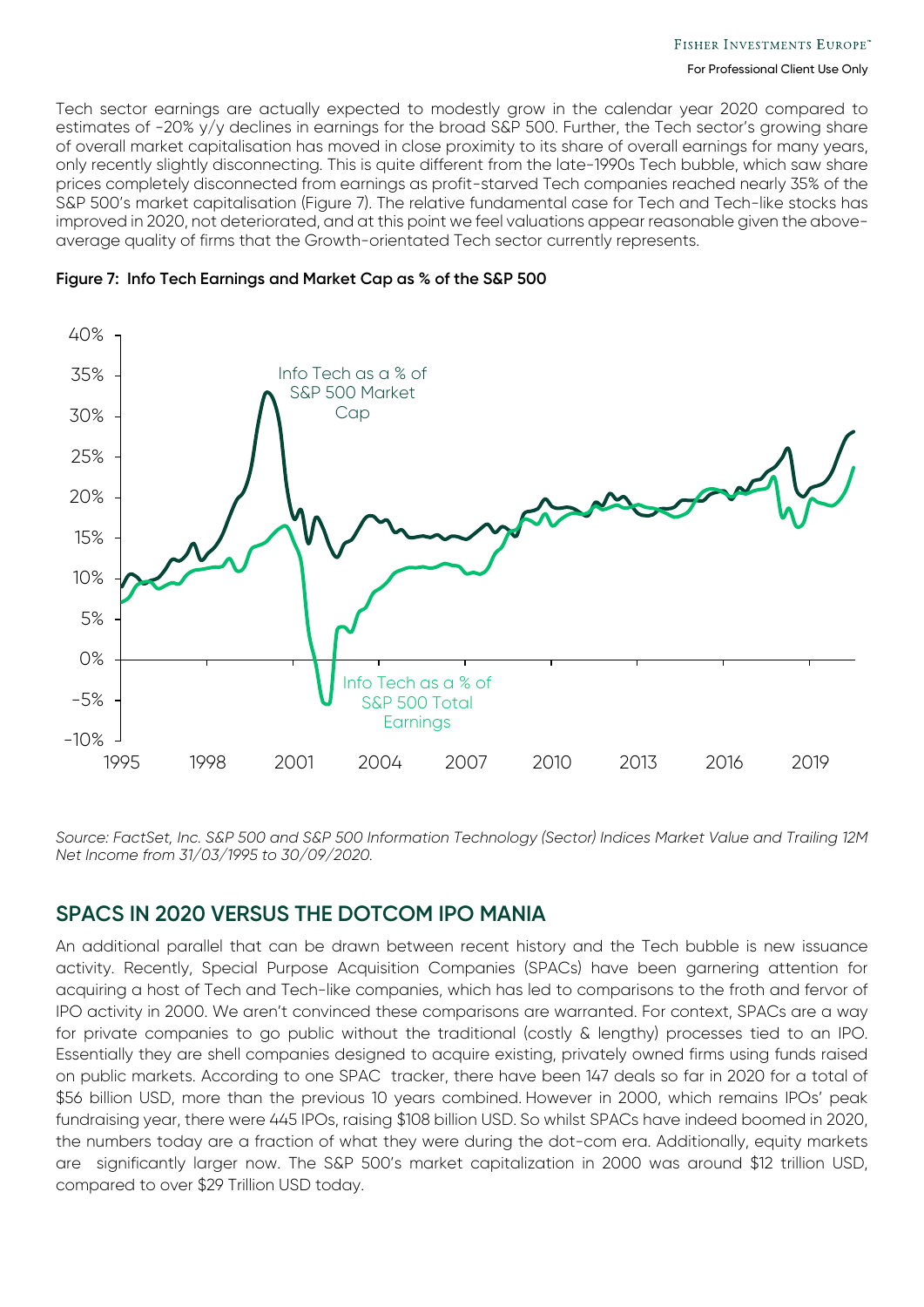There are also qualitative differences, as not all of the companies targeted by SPACs are startups. Many of these firms are coming from private equity portfolios and are returning to public markets after a turnaround, making them generally more mature and time-tested. We aren't arguing that the SPAC world is froth-free, but it seems more like niche euphoria similar to that of Biotech equities in the early 2010's or bitcoin in 2017 isolated frenzies that didn't spill over into broader markets. We have often found wisdom in the saying that IPO stands for "it's probably overpriced," and we suspect the same logic applies to SPACs. Most see only a limited number of good targets and may not be buying at an attractive price—particularly if they are buying from private equity or hedge funds, which are trying to turn a large profit of their own. Some SPACs may not even find a company to buy before time runs out. We largely agree with those who find the whole arena to be rather speculative, with investors seduced by the prospect of quick riches. We prefer to focus our efforts on categories of equities that are buoyed by durable macro-economic tailwinds and strong fundamentals, rather than participating in IPOs or SPACs.

# **KEY DRIVERS OF VALUE LEADERSHIP**

Whilst valuations alone are not particularly useful in evaluating the current market environment, we are closely monitoring a number of additional factors that we believe could suggest a reversal in style leadership.

- **Above-Trend Economic Growth:** Value companies benefit more from an accelerating economic trajectory, with improved volume and higher operating leverage. Due to complications associated with COVID-19, we expect economic growth to initially bounce back quickly but subsequently remain modest as many nations struggle to reopen. Growth companies likely benefit in this environment as their sales and earnings are less dependent on a strong economy for success, and investors seek out firms consistently able to grow earnings.
- **Accelerating Inflation:** Value companies generally thrive in periods of rising inflation as the most Value-orientated sectors (Financials, Energy, Materials) benefit from rising prices, and higher rates and commodity prices. However, inflation currently remains well below pre-bear market levels (Appendix 1), likely contributing to continued Growth outperformance. In order to see a meaningful rise in inflation, the recent boom in money supply would need to translate to an acceleration in the velocity of money. Velocity is currently low as funds are not being pushed into the broader economy (Appendix 2).
- **Steepening Yield Curve:** A steep yield curve boosts banks' net interest margins and increases their propensity to lend, leading to improved access to credit—the lifeblood of many Value-orientated companies. In the current environment, with narrow yield spreads globally, Growth companies are set to fare relatively better given they are far less reliant on credit to grow. Growth companies consistently lead Value in times of tight access to credit (Appendix 3).
- **Increased Market Breadth:** Value tends to outperform as breadth increases across global markets, but current market conditions are showing the opposite (Appendix 4). Large mega-cap firms primarily in Growth-orientated sectors have been leading the current market rally, signaling that strength is coming from the top whilst overall stock performance has been mixed.
- **Loss of US Equity Leadership:** The United States comprises a disproportionate amount of Growthorientated equities—particularly in Tech and Tech-like categories. Conversely, Value equities constitute a higher weight in UK, German, Italian and Japanese equity markets. If market performance shifts in favor of other global developed markets, a style leadership change could take place.

As of the time of writing, none of these indicators signal a near-term leadership change. Of course, 2020 has been filled with many surprises, so a style shift is entirely possible. But it remains unlikely, in our view.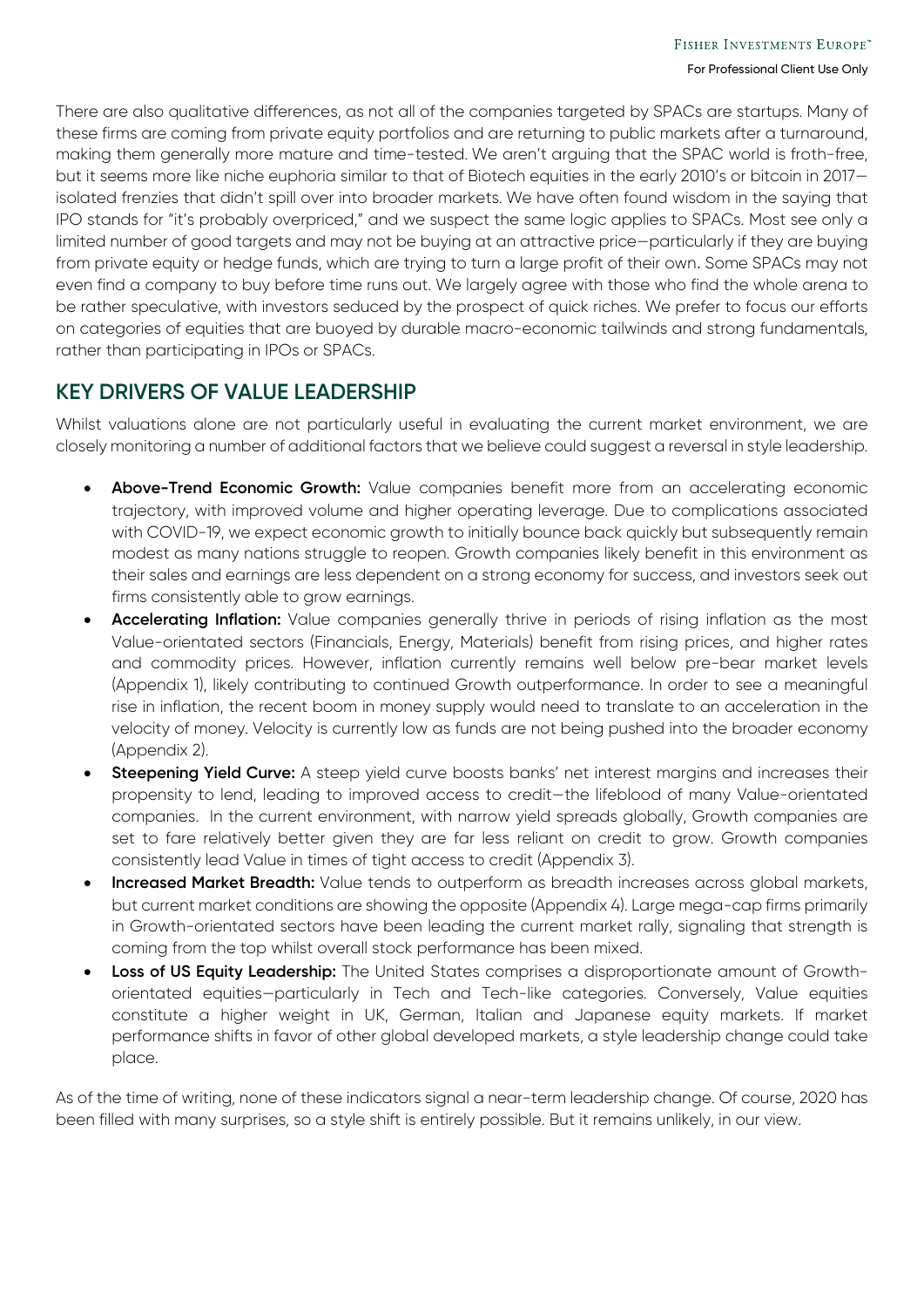# **COVID-19 VACCINE DEVELOPMENT AND VALUE RALLIES**

Another popular theory underpinning a Value reversal is the successful development of a COVID-19 vaccine. The suggestion is that economic growth would receive a shot in the arm, boosting cyclicals and re-opening plays in particular (airlines, retail, restaurants, hotels etc.). It is true that Value equities have outperformed temporarily on positive news related to vaccine and treatment development, but these rallies have been short-lived (Figure 8). We believe that high-quality Growth companies should continue to lead, but investors should be vigilant for changing economic and market conditions that could signal a shift in leadership.

#### **Figure 8: Value Rallies on Vaccine News Have Been Fleeting**

| Date      | Company               | Drug                  | Announcement                                                                                       | <b>LCG</b>   | SCV     | SCV - LCG |
|-----------|-----------------------|-----------------------|----------------------------------------------------------------------------------------------------|--------------|---------|-----------|
| 4/17/2020 | Gilead                | Remdesivir            | STAT article reporting that early data<br>suggests patients are responding to<br>1.8%<br>treatment |              | 4.7%    | 2.8%      |
| 4/29/2020 | Gilead                | Remdesivir            | 3.1%<br>Positive data on two Remdesivir trials                                                     |              | 5.3%    | 2.3%      |
| 5/18/2020 | Moderna               | Vaccine               | Positive preliminary results from an early<br>2.3%<br>stage trial                                  |              | 7.8%    | 5.5%      |
| 6/16/2020 | <b>RECOVERY Trial</b> | Dexamethasone         | UK trial found this modestly reduces death<br>risk                                                 | 2.0%         | 2.6%    | 0.6%      |
| 6/29/2020 | CanSino               | Vaccine               | China approves CanSino vaccine for<br>military use                                                 | 1.0%         | 4.1%    | 3.1%      |
| 7/1/2020  | Pfizer/BioNTech       | Vaccine               | Positive initial data from early stage trials                                                      | 1.3%         | $-1.9%$ | $-3.2%$   |
| 7/15/2020 | Moderna               | Vaccine               | Positive "T-cell" response, good antibody<br>0.4%<br>response since previous update                |              | 4.1%    | 3.7%      |
| 8/11/2020 | Russia                | Vaccine               | Approved COVID vaccine for volunteers<br>$-1.5%$<br>outside of clinical trials                     |              | 0.0%    | 1.5%      |
| 8/24/2020 | US                    | Plasma Therapy        | FDA emergency authorization of plasma<br>0.5%<br>therapy                                           |              | 2.2%    | 1.8%      |
| 8/27/2020 | Abbott                | COVID-19 Ag Card      | FDA emergency authorization of Abbott's<br>15-minute COVID test                                    | $-0.2%$      | 0.8%    | 1.0%      |
| 9/16/2020 | Lilly Eli & Co        | <b>COVID Antibody</b> | Mid-stage trial data shows antibody cut<br>rate of hospitalization in mild to moderate<br>cases    | $-1.3%$      | 1.0%    | 2.4%      |
| 9/30/2020 | Regeneron             | <b>COVID Antibody</b> | Early-stage trial for COVID Antibody<br>shows positive implications for vaccine                    | 0.8%         | 0.3%    | $-0.6%$   |
|           |                       |                       | Average                                                                                            | 0.9%<br>0.9% | 2.6%    | 1.7%      |
|           |                       |                       | Median                                                                                             |              | 2.4%    | 2.0%      |
|           |                       |                       | Frequency (+)                                                                                      | 75.0%        | 91.7%   | 83.3%     |



*Top table source: Fisher Investments Research, FactSet, as of 08/10/2020. Performance based on Russell 1000 Growth and Russell 2000 Value, total returns from 17/04/2020 to 30/09/2020. Bottom chart source: FactSet, based on S&P 500 Growth & Value indices, using daily data to 05/10/2020, indexed to 100 on 31/12/2019.*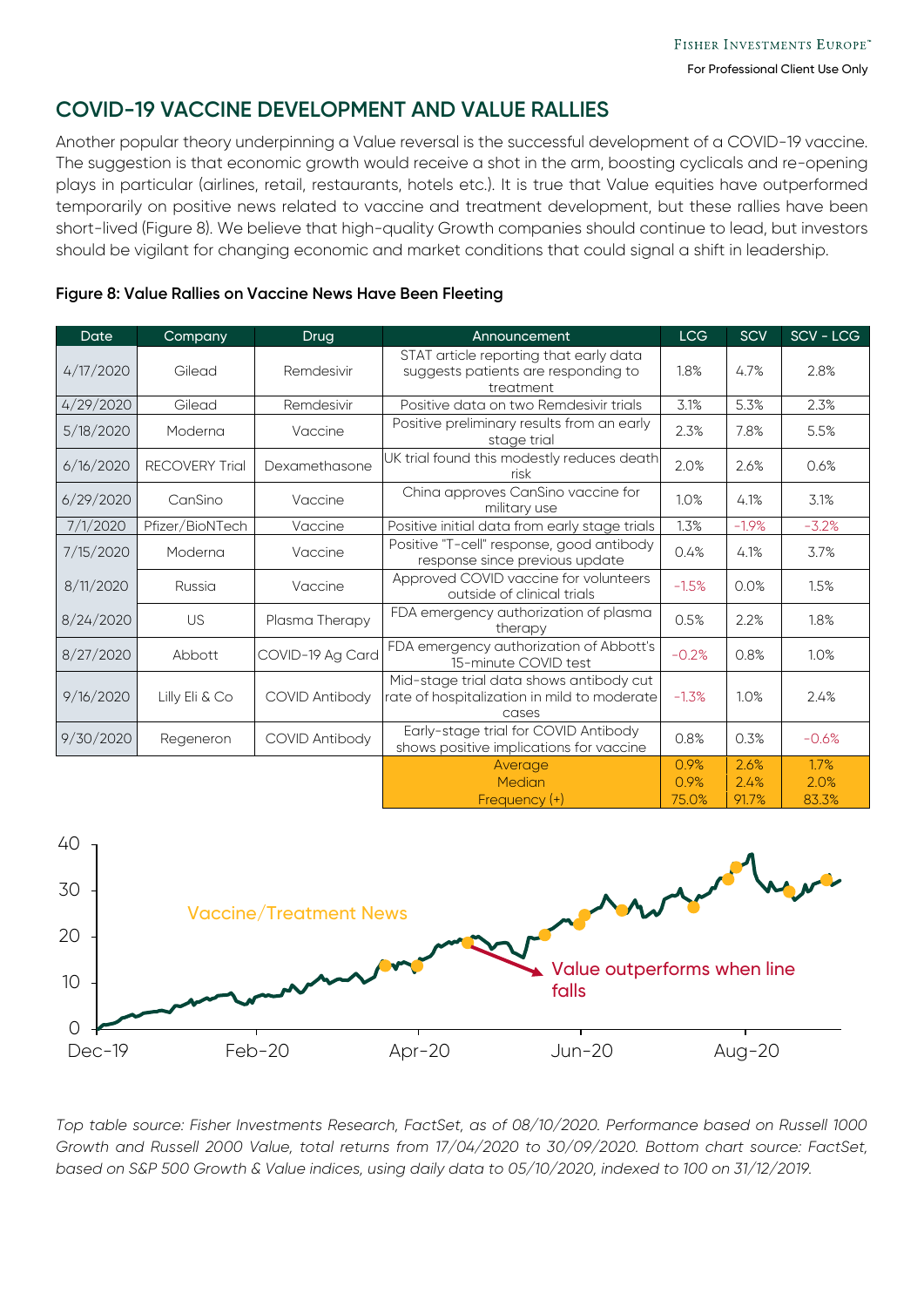Taking a closer look at "Operation Warp Speed", the partnership between the US Government and private companies to develop a vaccine and therapeutics for COVID-19, we have identified three potential scenarios that might play out (Appendix 5). Under the best-case scenario the entire US population could be vaccinated by July 2021. However, this scenario completely ignores the potential issues associated with mass production of an effective vaccine, distribution and ultimate delivery to the populace (many of whom have mixed feelings about mandated vaccination). In our view the successful development of a vaccine lacks the power, short of a huge positive surprise with zero distribution issues, to cause a meaningful shift in equity category leadership.

# **OUTLOOK**

We believe that mean reversion shouldn't form the basis of a tactical investment decision. Valuations are not predictive, can stay persistently high for much longer than appreciated, and arguably they are currently justified for large Growth equities within Tech and Tech-like categories.

Though uncertainty and volatility have been central themes of 2020 so far and we remain diligent, we do not see a fundamental case for a material style leadership change at this juncture. Technically a new bull market has begun, but the recent bear market behaved more like a severe correction and Growth has continued to lead, with markets now behaving more like a late-stage bull. In our view, the economic environment favors Growth over Value for the foreseeable future, given a backdrop of modest economic growth, low inflation, a flat yield curve, tight access to credit and late-cycle sentiment. The quintessential Value sector, Financials, is facing significant headwinds tied to the macroeconomic environment and depressed interest rates globally, whilst weak expected bank lending impacts other Value-orientated categories particularly hard, given their typically lower-quality balance sheets. In contrast, several Growth-orientated segments of the market have arguably benefitted from the COVID-induced market downturn and associated restrictions on businesses and social activity. Growth equities skew toward large, high-quality firms in the Technology sector, and high-margin Tech-like sub-industries in Communication Services, Consumer Discretionary and Health Care. Whilst we currently maintain our preference for these areas in portfolios, this is not a permanent bias and we continue to closely monitor potential signals that changes in style leadership are afoot.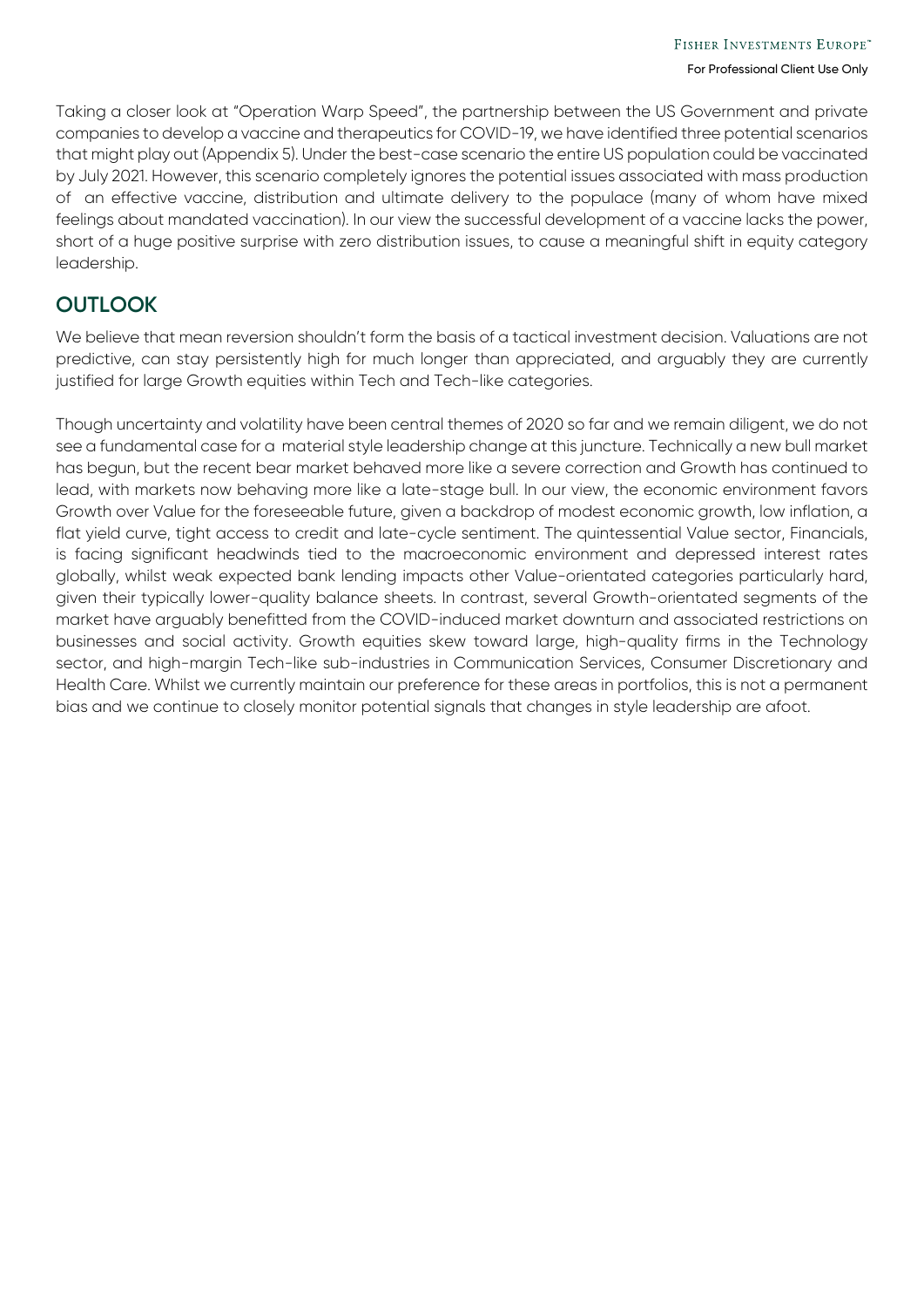# **APPENDIX**



**Appendix 1 – Inflation Remains Low Globally**

*Source: FactSet, European Central Bank, Office for National Statistics, Ministry of Internal Affairs and Communications Japan and Federal Reserve Bank of St. Louis. Shows year-over-year change in core consumer price index levels. UK, Eurozone & United States as of 30/06/2020, Canada & Japan as of 31/05/2020.*





*Source: FactSet, Federal Reserve Bank of St. Louis. Velocity of money as of 30/06/2020, M2 money stock as of 30/06/2020.*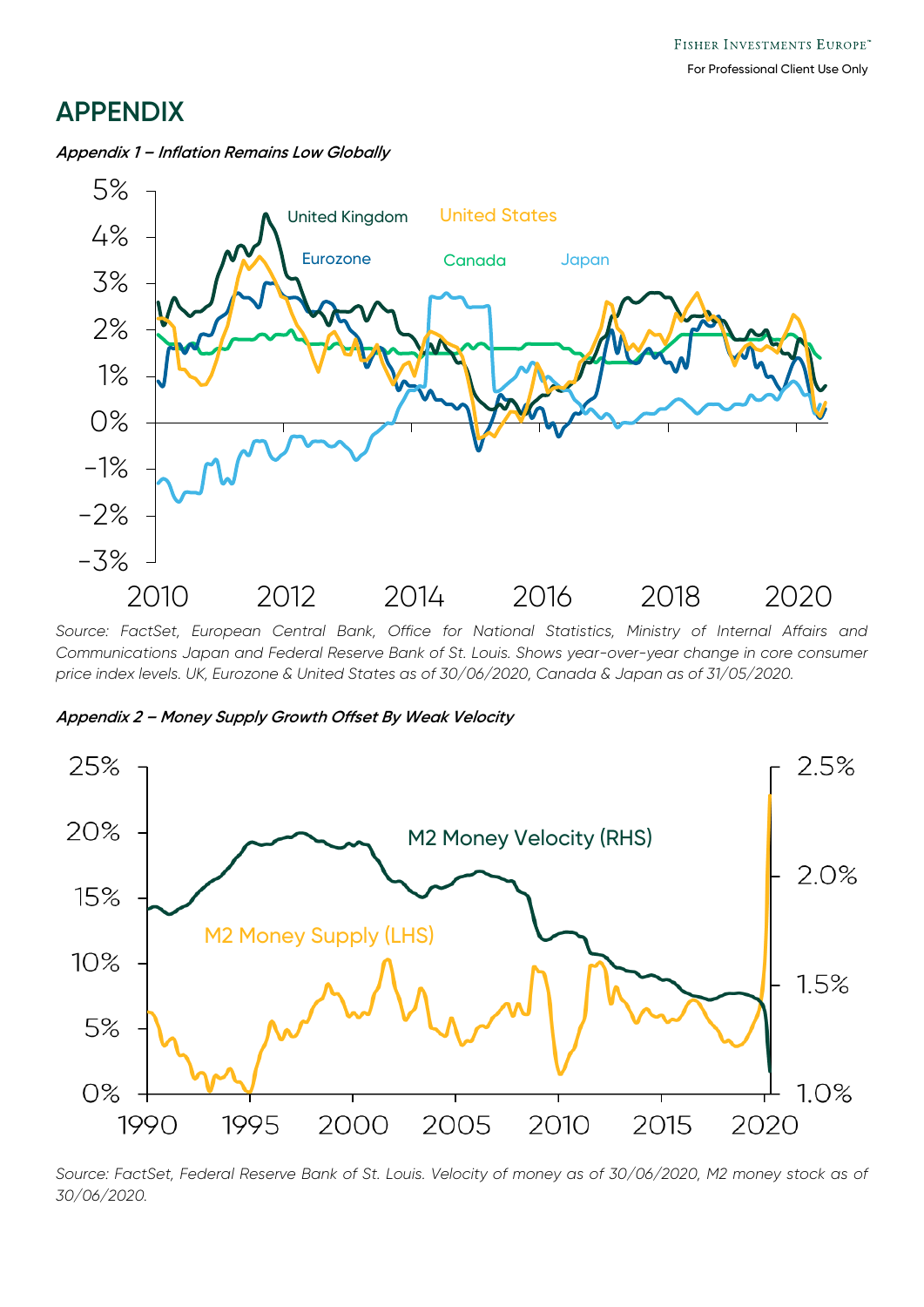



*Source: FactSet as of 30/09/2020. Shows Russell 3000 Value vs. Russell 3000 Growth forward 12-month relative performance starting 28/12/1978. Performance is shown as an average at different levels of the yield curve.*

**Appendix 4 – Falling Market Breadth Corresponds With Growth Leadership**



*Sources: FactSet and MSCI, 2020. As of 30/09/2020.*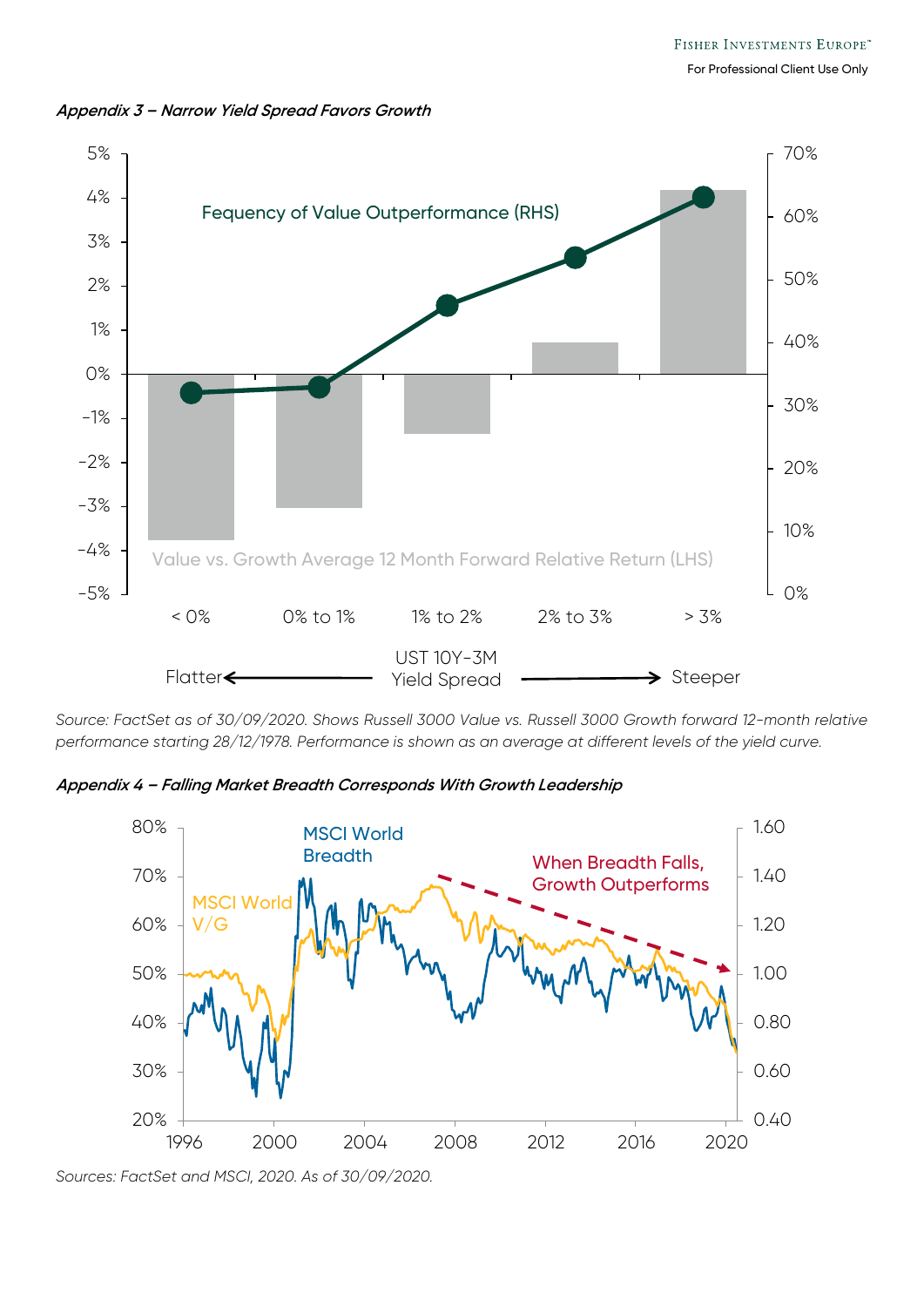### **Appendix 5 – Three Potential Scenarios For "Operation Warp Speed"**

|             | 2020 |  | 2021                                                |  |  |  |  |  |  |  |            |  |  |  |
|-------------|------|--|-----------------------------------------------------|--|--|--|--|--|--|--|------------|--|--|--|
|             |      |  | Oct Nov Dec Jan Feb Mar Apr May Jun Jul Aug Sep Oct |  |  |  |  |  |  |  | <b>Nov</b> |  |  |  |
| Astrazeneca |      |  |                                                     |  |  |  |  |  |  |  |            |  |  |  |
| Pfizer      |      |  |                                                     |  |  |  |  |  |  |  |            |  |  |  |
| Moderna     |      |  |                                                     |  |  |  |  |  |  |  |            |  |  |  |
| Novavax     |      |  |                                                     |  |  |  |  |  |  |  |            |  |  |  |
| <b>UNJ</b>  |      |  |                                                     |  |  |  |  |  |  |  |            |  |  |  |
| Merck       |      |  |                                                     |  |  |  |  |  |  |  |            |  |  |  |
| Sanofi      |      |  |                                                     |  |  |  |  |  |  |  |            |  |  |  |

## Expected Major Vaccine Approval Dates

| Scenario 1: Vaccine Approval, Manufacturing & Distribution of Vaccine Work Smoothly with Minimal Problems |  |              |    |    |      |    |    |     |    |     |                            |                                                                  |         |         |         |                                                                 |
|-----------------------------------------------------------------------------------------------------------|--|--------------|----|----|------|----|----|-----|----|-----|----------------------------|------------------------------------------------------------------|---------|---------|---------|-----------------------------------------------------------------|
| Operation Warp Speed: Optimistic Scenario                                                                 |  | 2020         |    |    | 2021 |    |    |     |    |     |                            |                                                                  |         |         |         |                                                                 |
|                                                                                                           |  |              |    |    |      |    |    |     |    |     |                            |                                                                  |         |         |         |                                                                 |
|                                                                                                           |  |              |    |    |      |    |    |     |    |     |                            | Sep Oct Nov Dec Jan Feb Mari Apr May Jun Jul Aug Sep Oct Nov Dec |         |         |         |                                                                 |
| Millions Vaccinated                                                                                       |  |              | 10 | 20 |      |    |    |     |    |     | 50 100 150 200 250 300 330 | 330                                                              | 330     | 330     | 330     | 330                                                             |
| % of US Population                                                                                        |  |              |    |    |      |    |    |     |    |     |                            |                                                                  |         |         |         | 3% 6% 15% 30% 45% 61% 76% 91% 100% 100% 100% 100% 100% 100%     |
|                                                                                                           |  |              |    |    |      |    |    |     |    |     |                            |                                                                  |         | 75% 75% |         | 75%                                                             |
| Scenario 2: Vaccine Approval, Manufacturing & Distribution of Vaccine Has Some but Manageable Hiccups     |  |              |    |    |      |    |    |     |    |     |                            |                                                                  |         |         |         |                                                                 |
|                                                                                                           |  | 2020         |    |    |      |    |    |     |    |     | 2021                       |                                                                  |         |         |         |                                                                 |
| Operation Warp Speed: Consensus Scenario                                                                  |  |              |    |    |      |    |    |     |    |     |                            |                                                                  |         |         |         |                                                                 |
|                                                                                                           |  |              |    |    |      |    |    |     |    |     |                            | Sep Oct Nov Dec Jan Feb Mar Apr May Jun! Jul Aug! Sep            |         |         |         | Oct Nov Dec                                                     |
| Millions Vaccinated                                                                                       |  |              |    | 10 | 25   | 50 | 75 | 100 |    |     | 125 150 200                |                                                                  | 250 300 | 330     | 330     | 330                                                             |
| % of US Population                                                                                        |  |              |    | 3% |      |    |    |     |    |     |                            |                                                                  |         |         |         | 8% 15% 23% 30% 38% 45% 61% 76% 91% 100% 100% 100%               |
| Herd Immunity Est                                                                                         |  |              |    |    |      |    |    |     |    |     |                            |                                                                  |         |         |         |                                                                 |
| Scenario 3: Vaccine Approval, Manufacturing & Distribution of Vaccine Has Some Significant Setbacks       |  |              |    |    |      |    |    |     |    |     |                            |                                                                  |         |         |         |                                                                 |
|                                                                                                           |  | 2020<br>2021 |    |    |      |    |    |     |    |     |                            |                                                                  |         |         |         |                                                                 |
| Operation Warp Speed: Pessimistic Scenario                                                                |  |              |    |    |      |    |    |     |    |     |                            |                                                                  |         |         |         |                                                                 |
|                                                                                                           |  |              |    |    |      |    |    |     |    |     |                            |                                                                  |         |         |         | Sep Oct Nov Dec Jan Feb Mar Apr May Jun Jul Aug Sep Oct Nov Dec |
| Millions Vaccinated                                                                                       |  |              |    |    | 5    | 20 | 40 | 60  | 80 | 100 | 125                        | 150                                                              | 175     | 200     | 225     | 250                                                             |
| % of US Population                                                                                        |  |              |    |    | 2%   | 6% |    |     |    |     |                            | 12% 18% 24% 30% 38% 45% 53%                                      |         |         | 61% 68% | 76%                                                             |
|                                                                                                           |  |              |    |    |      |    |    |     |    |     |                            |                                                                  |         |         |         |                                                                 |
|                                                                                                           |  |              |    |    |      |    |    |     |    |     |                            |                                                                  |         |         |         |                                                                 |

*Source: US Gov't Operation Warp Speed initial estimates & guidance with Fisher Investments estimates for different scenarios as of October 2020.*